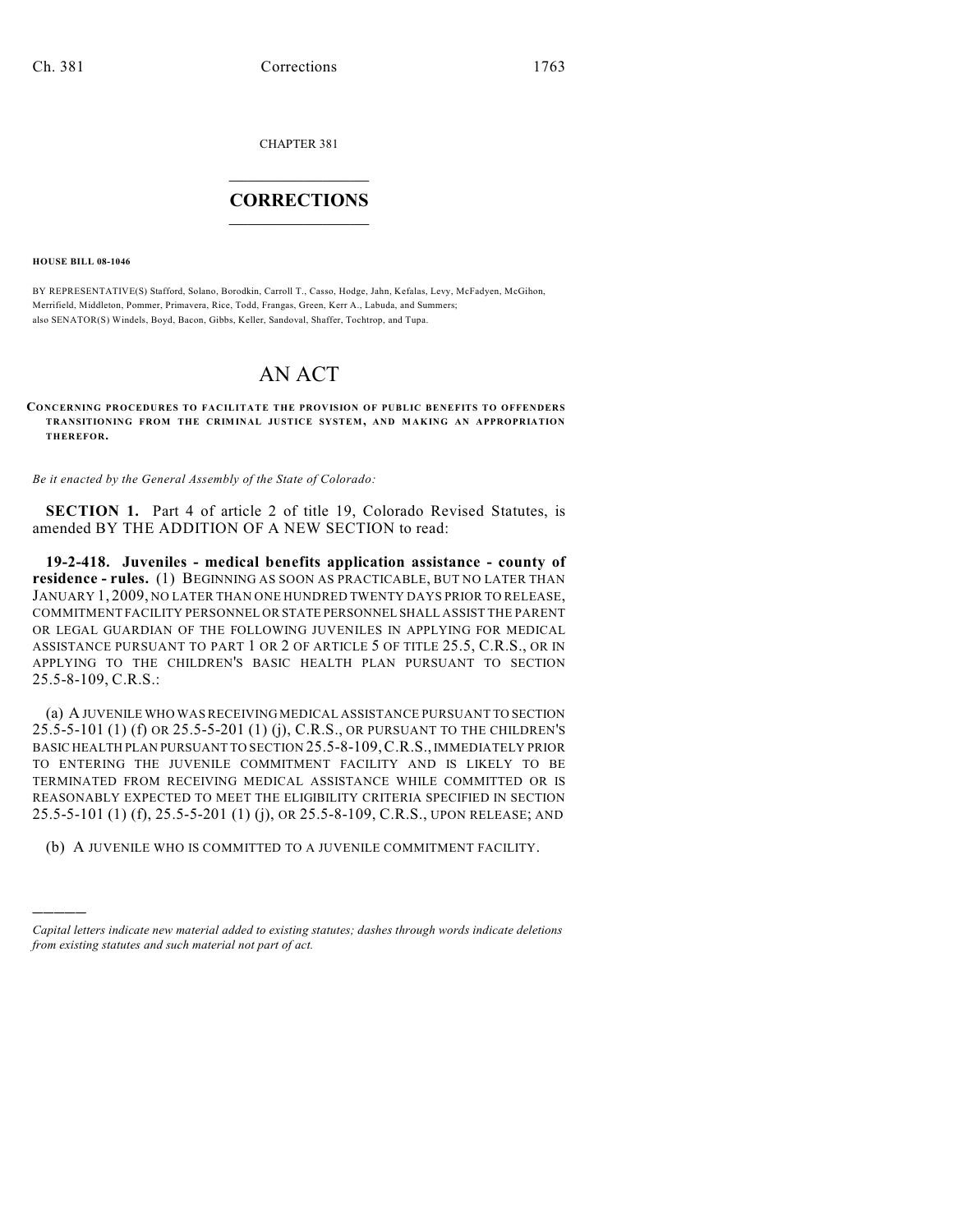(1.5) IF A JUVENILE IS COMMITTED OR PLACED FOR LESS THAN ONE HUNDRED TWENTY DAYS, COMMITMENT FACILITY PERSONNEL OR STATE PERSONNEL SHALL MAKE A REASONABLE EFFORT TO ASSIST THE PARENT OR LEGAL GUARDIAN OF THE JUVENILE IN APPLYING FOR MEDICAL ASSISTANCE AS SOON AS PRACTICABLE.

(2) THE DEPARTMENT OF HEALTH CARE POLICY AND FINANCING SHALL PROVIDE INFORMATION AND TRAINING ON MEDICAL ASSISTANCE ELIGIBILITY REQUIREMENTS AND ASSISTANCE TO THE PERSONNEL AT EACH COMMITMENT FACILITY TO ASSIST IN AND EXPEDITE THE APPLICATION PROCESS FOR MEDICAL ASSISTANCE FOR A JUVENILE HELD IN CUSTODY WHO MEETS THE REQUIREMENTS OF PARAGRAPH (a) OF SUBSECTION (1) OF THIS SECTION.

(3) (a) FOR PURPOSES OF DETERMINING ELIGIBILITY PURSUANT TO SECTION 25.5-4-205, C.R.S., THE COUNTY OF RESIDENCE OF A JUVENILE SHALL BE THE COUNTY SPECIFIED BY THE JUVENILE AS HIS OR HER COUNTY OF RESIDENCE UPON RELEASE.

(b) THE EXECUTIVE DIRECTOR OF THE DEPARTMENT OF HEALTH CARE POLICY AND FINANCING SHALL PROMULGATE RULES TO SIMPLIFY THE PROCESSING OF APPLICATIONS FOR MEDICAL ASSISTANCE PURSUANT TO SUBSECTION (1) OF THIS SECTION AND TO ALLOW A JUVENILE DETERMINED TO BE ELIGIBLE FOR SUCH MEDICAL ASSISTANCE TO ACCESS THE MEDICAL ASSISTANCE UPON RELEASE AND THEREAFTER. IF A COUNTY DEPARTMENT OF SOCIAL SERVICES DETERMINES THAT A JUVENILE IS ELIGIBLE FOR MEDICAL ASSISTANCE, THE COUNTY SHALL ENROLL THE JUVENILE IN MEDICAL ASSISTANCE OR THE CHILDREN'S BASIC HEALTH PLAN EFFECTIVE UPON RELEASE OF THE JUVENILE. AT THE TIME OF THE JUVENILE'S RELEASE, THE COMMITMENT FACILITY SHALL GIVE THE JUVENILE OR THE JUVENILE'S PARENT OR LEGAL GUARDIAN INFORMATION AND PAPERWORK NECESSARY FOR THE JUVENILE TO ACCESS MEDICAL ASSISTANCE. THE INFORMATION SHALL BE PROVIDED TO THE COMMITMENT FACILITY BY THE APPLICABLE COUNTY DEPARTMENT OF SOCIAL SERVICES.

(c) EACH JUVENILE COMMITMENT FACILITY ADMINISTRATOR SHALL ATTEMPT TO ENTER INTO PRERELEASE AGREEMENTS, IF APPROPRIATE, WITH THE COUNTY DEPARTMENT OF SOCIAL SERVICES, THE DEPARTMENT OF HUMAN SERVICES, OR THE DEPARTMENT OF HEALTH CARE POLICY AND FINANCING IN ORDER TO:

(I) SIMPLIFY THE PROCESSING OF APPLICATIONS FOR MEDICAL ASSISTANCE OR FOR THE CHILDREN'S BASIC HEALTH PLAN BENEFITS PURSUANT TO SECTION 25.5-8-109, C.R.S., TO ENROLL, EFFECTIVE UPON RELEASE, A JUVENILE WHO IS ELIGIBLE FOR MEDICAL ASSISTANCE PURSUANT TO SECTION 25.5-5-101 (1) (f) OR 25.5-5-201 (1) (j), C.R.S., OR THE CHILDREN'S BASIC HEALTH PLAN PURSUANT TO SECTION 25.5-8-109, C.R.S.; AND

(II) PROVIDE THE JUVENILE OR THE JUVENILE'S PARENT OR LEGAL GUARDIAN WITH THE INFORMATION AND PAPERWORK NECESSARY TO ACCESS MEDICAL ASSISTANCE IMMEDIATELY UPON RELEASE.

**SECTION 2.** Part 1 of article 1 of title 26, Colorado Revised Statutes, is amended BY THE ADDITION OF A NEW SECTION to read: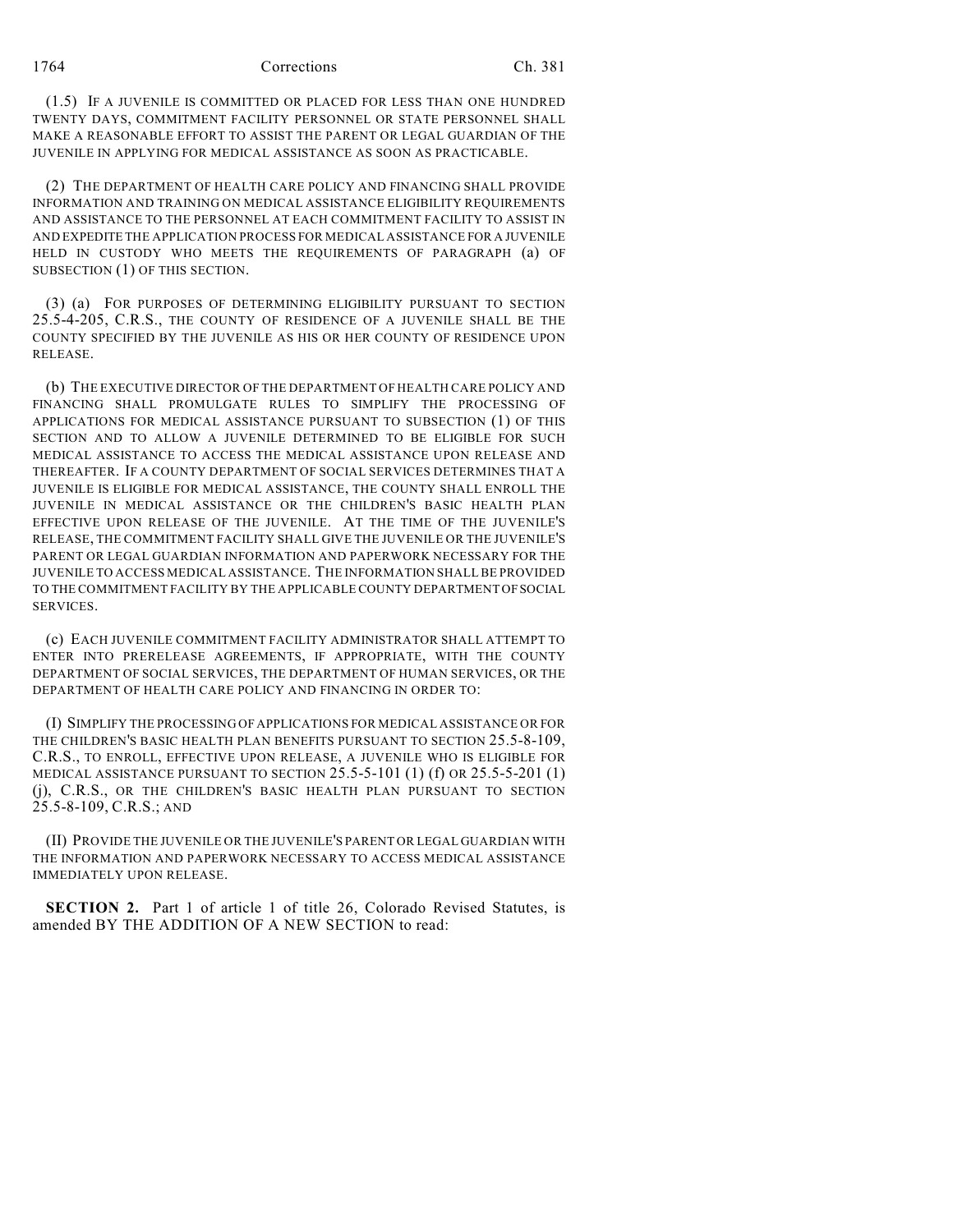## Ch. 381 Corrections 1765

**26-1-136. Persons in a department of human services facility - medical benefits application assistance - county of residence - rules.** (1) (a) BEGINNING AS SOON AS PRACTICABLE, BUT NO LATER THAN JANUARY 1, 2009, NO LATER THAN ONE HUNDRED TWENTY DAYS PRIOR TO RELEASE, STATE DEPARTMENT FACILITY PERSONNEL SHALL ASSIST THE FOLLOWING PERSONS IN APPLYING FOR MEDICAL ASSISTANCE PURSUANT TO PART 1 OR 2 OF ARTICLE 5 OF TITLE 25.5, C.R.S.:

(I) A PERSON WHO WAS RECEIVING MEDICAL ASSISTANCE PURSUANT TO SECTION 25.5-5-101 (1) (f) OR 25.5-5-201 (1) (j), C.R.S., IMMEDIATELY PRIOR TO ENTERING THE STATE DEPARTMENT FACILITY AND IS LIKELY TO BE TERMINATED FROM RECEIVING MEDICAL ASSISTANCE WHILE COMMITTED OR OTHERWISE PLACED OR IS REASONABLY EXPECTED TO MEET THE ELIGIBILITY CRITERIA SPECIFIED IN SECTION 25.5-5-101 (1) (f) OR 25.5-5-201 (1) (j), C.R.S., UPON RELEASE; AND

(II) (A) A PERSON WHO IS COMMITTED TO A STATE DEPARTMENT FACILITY PURSUANT TO PART 1 OF ARTICLE 8 OF TITLE 16, C.R.S.; OR

(B) A PERSON WHO IS A PATIENT OR A JUVENILE WHO IS PLACED IN A STATE DEPARTMENT FACILITY PURSUANT TO COURT ORDER.

(b) IF THE PERSON IS COMMITTED OR PLACED FOR LESS THAN ONE HUNDRED TWENTY DAYS, STATE DEPARTMENT PERSONNEL SHALL MAKE A REASONABLE EFFORT TO ASSIST THE PERSON IN APPLYING FOR MEDICAL ASSISTANCE AS SOON AS PRACTICABLE.

(2) AS SOON AS PRACTICABLE, BUT NO LATER THAN JANUARY 1, 2009, NO LATER THAN ONE HUNDRED TWENTY DAYS PRIOR TO RELEASE, STATE DEPARTMENT FACILITY PERSONNEL SHALL ASSIST THE FOLLOWING PERSONS IN APPLYING FOR SUPPLEMENTAL SECURITY INCOME BENEFITS UNDER TITLE II OF THE FEDERAL "SOCIAL SECURITY ACT", 42 U.S.C. SEC. 301, ET SEQ., AS AMENDED, AND IN ANY ASSOCIATED APPEALS PROCESS:

(a) A PERSON WHO WAS ELIGIBLE FOR SUPPLEMENTAL SECURITY INCOME BENEFITS UNDER TITLE II OF THE FEDERAL "SOCIAL SECURITY ACT", 42 U.S.C. SEC. 301, ET SEQ., AS AMENDED, IMMEDIATELY PRIOR TO ENTERING THE STATE DEPARTMENT FACILITY AND IS LIKELY TO BE TERMINATED FROM RECEIVING SUPPLEMENTAL SECURITY INCOME BENEFITS WHILE COMMITTED OR OTHERWISE PLACED, OR IS REASONABLY EXPECTED TO MEET THE ELIGIBILITY CRITERIA FOR SUPPLEMENTAL SECURITY INCOME BENEFITS UPON RELEASE; AND

(b) (I) A PERSON WHO IS COMMITTED TO A STATE DEPARTMENT FACILITY PURSUANT TO PART 1 OF ARTICLE 8 OF TITLE 16, C.R.S.; OR

(II) A PERSON WHO IS A PATIENT WHO IS PLACED IN A STATE DEPARTMENT FACILITY PURSUANT TO COURT ORDER.

(3) THE DEPARTMENT OF HEALTH CARE POLICY AND FINANCING SHALL PROVIDE INFORMATION AND TRAINING ON MEDICAL ASSISTANCE ELIGIBILITY REQUIREMENTS AND ASSISTANCE TO THE FACILITY PERSONNEL AT EACH FACILITY TO ASSIST IN AND EXPEDITE THE APPLICATION PROCESS FOR MEDICAL ASSISTANCE FOR A PERSON HELD IN CUSTODY WHO MEETS THE REQUIREMENTS OF PARAGRAPH (a) OF SUBSECTION (1)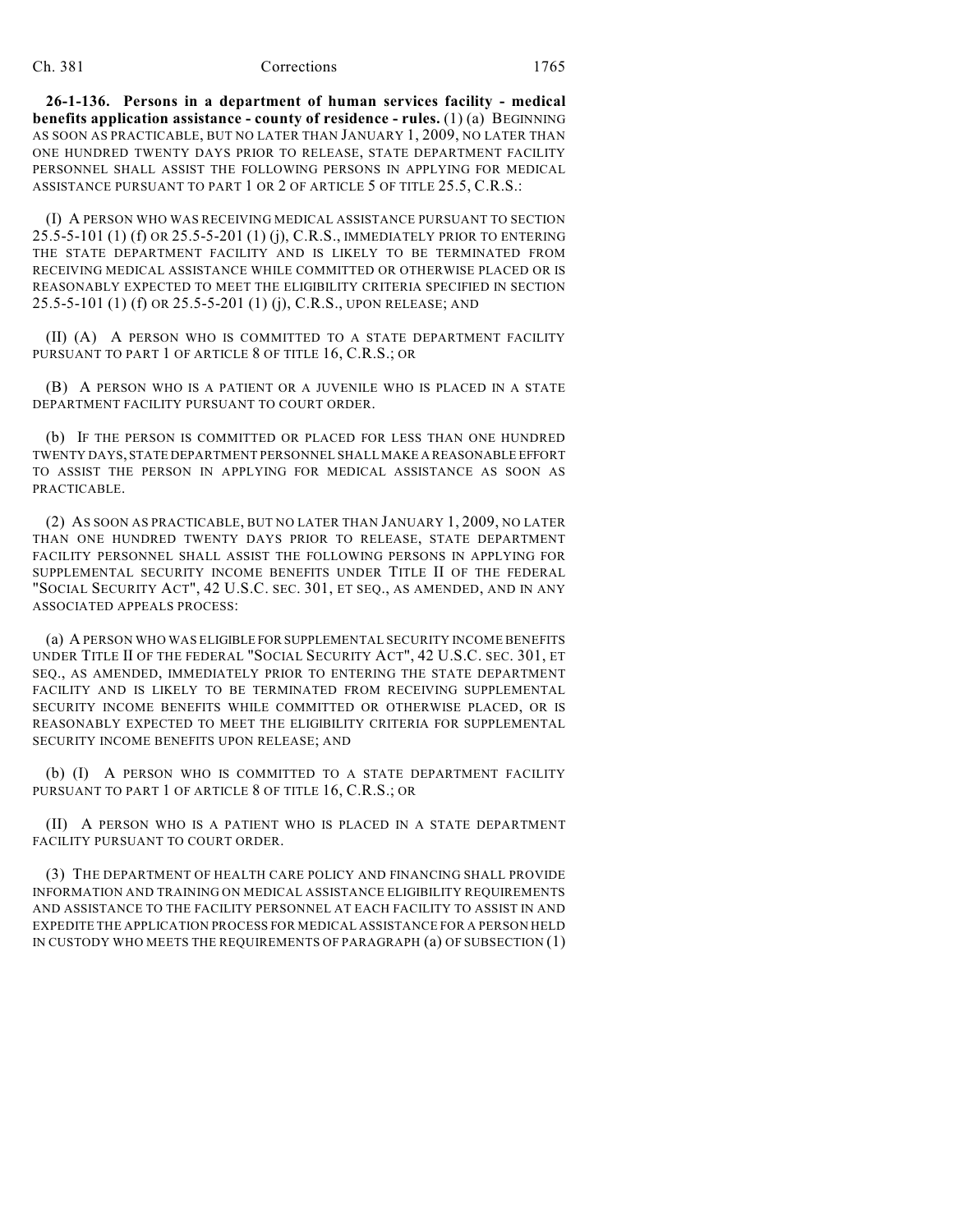OF THIS SECTION.

(4) THE STATE DEPARTMENT SHALL PROVIDE INFORMATION AND EDUCATION REGARDING THE SUPPLEMENTAL SECURITY INCOME SYSTEMS AND APPLICATION PROCESSES TO PERSONNEL AT EACH FACILITY.

(5) (a) FOR PURPOSES OF DETERMINING ELIGIBILITY PURSUANT TO SECTION 25.5-4-205, C.R.S., THE COUNTY OF RESIDENCE OF THE PERSON SHALL BE THE COUNTY SPECIFIED BY THE PERSON AS HIS OR HER COUNTY OF RESIDENCE UPON RELEASE.

(b) THE EXECUTIVE DIRECTOR OF THE DEPARTMENT OF HEALTH CARE POLICY AND FINANCING SHALL PROMULGATE RULES TO SIMPLIFY THE PROCESSING OF APPLICATIONS FOR MEDICAL ASSISTANCE PURSUANT TO PARAGRAPH (a) OF SUBSECTION (1) OF THIS SECTION AND TO ALLOW A PERSON DETERMINED TO BE ELIGIBLE FOR SUCH MEDICAL ASSISTANCE TO ACCESS THE MEDICAL ASSISTANCE UPON RELEASE AND THEREAFTER. IF A COUNTY DEPARTMENT DETERMINES THAT A PERSON IS ELIGIBLE FOR MEDICAL ASSISTANCE, THE COUNTY SHALL ENROLL THE PERSON IN MEDICAID EFFECTIVE UPON HIS OR HER RELEASE. AT THE TIME OF THE PERSON'S RELEASE, THE FACILITY PERSONNEL SHALL GIVE THE PERSON INFORMATION AND PAPERWORK NECESSARY FOR THE PERSON TO ACCESS MEDICAL ASSISTANCE. THE INFORMATION SHALL BE PROVIDED TO THE FACILITY BY THE APPLICABLE COUNTY DEPARTMENT.

(c) EACH STATE DEPARTMENT FACILITY SHALL ATTEMPT TO ENTER INTO PRERELEASE AGREEMENTS WITH LOCAL SOCIAL SECURITY ADMINISTRATION OFFICES, AND, IF APPROPRIATE, THE COUNTY DEPARTMENT OR THE DEPARTMENT OF HEALTH CARE POLICY AND FINANCING IN ORDER TO:

(I) SIMPLIFY THE PROCESSING OF APPLICATIONS FOR MEDICAL ASSISTANCE OR FOR SUPPLEMENTAL SECURITY INCOME TO ENROLL, EFFECTIVE UPON RELEASE, A PERSON WHO IS ELIGIBLE FOR MEDICAL ASSISTANCE PURSUANT TO SECTION 25.5-5-101 (1) (f) OR 25.5-5-201 (1) (j), C.R.S.; AND

(II) PROVIDE THE PERSON WITH THE INFORMATION AND PAPERWORK NECESSARY TO ACCESS MEDICAL ASSISTANCE IMMEDIATELY UPON RELEASE.

**SECTION 3. Appropriation.** (1) In addition to any other appropriation, there is hereby appropriated, to the department of human services, for the fiscal year beginning July 1, 2008, the sum of seventy-six thousand eighty-one dollars  $($76,081)$ , or so much thereof as may be necessary, for the implementation of this act. Of said sum, eleven thousand nine hundred forty-one dollars (\$11,941) shall be from the general fund, six thousand one hundred six dollars (\$6,106) shall be cash funds from the old age pension fund created in article XXIV of the Colorado Constitution, and twenty-six thousand four hundred eight dollars (\$26,408) shall be from appropriated funds transferred from the department of health care policy and financing. In addition to said appropriation, the general assembly anticipates that, for the fiscal year beginning July 1, 2008, the department of human services will receive the sum of thirty-one thousand six hundred twenty-six dollars (\$31,626) in federal funds for the implementation of this act. Although the federal funds are not appropriated in this act, they are noted for the purpose of indicating the assumptions